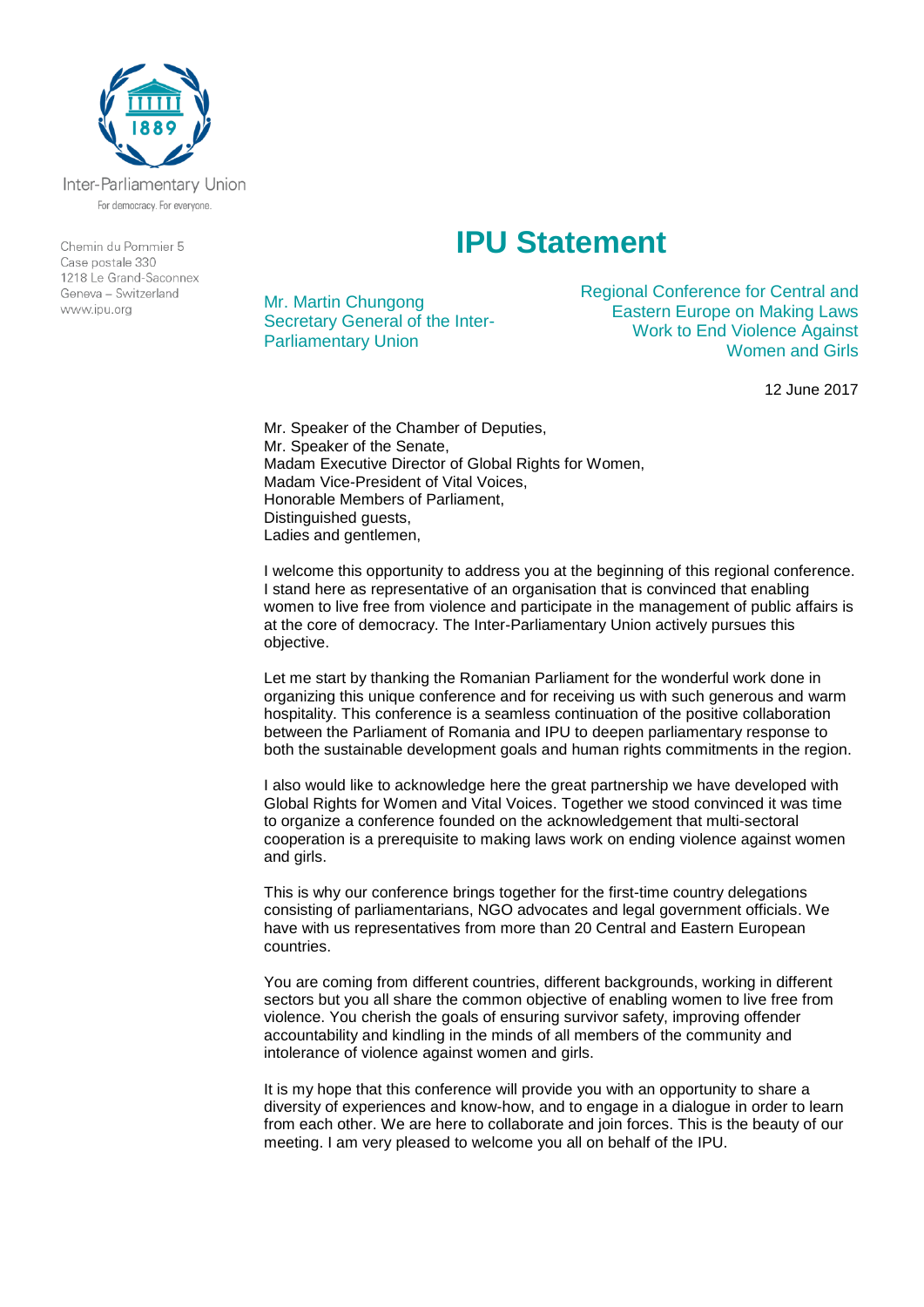Ladies and gentlemen,

Every year millions of women and girls worldwide suffer violence. This continues to be a major issue on the international human rights agenda. You probably already know the alarming figures, but it is always useful to recall them:

- 35 per cent of women worldwide have experienced physical and/or sexual intimate partner violence or non-partner sexual violence.<sup>1</sup>
- Annually, 1 in 2 women killed worldwide are killed by their partners or family members. This represents more than 43, 000 women.<sup>2</sup>

Over the last 20 years, international and regional human rights instruments have been adopted recognizing governments' obligation to protect the human rights and fundamental freedoms of all women and girls to ensure that they are free from violence. Two thirds of the world's countries have enacted laws aimed at ending violence against women. This is the case for most Central and Eastern European countries, but I think we are all struck by the poor record of implementing and enforcing these laws.

The positive aspect of things, if I may say so, is the growing mobilization in response to the challenge of implementation. Best practices have been developed through the experiences in countries where laws have been in place for many years. Furthermore, the Istanbul Convention sets forth clear and comprehensive standards for legislation and its implementation. The Convention is also remarkable in that it recognizes and formally invites parliaments to participate in monitoring measures taken to implement its provisions. This is a first in a regional or international treaty.

Ladies and gentlemen,

<u>.</u>

There is no one-size-fits-all solution to implementing laws on ending violence against women.

• First, we need to focus on the protection and dignity of the survivors.

We need to understand and meet their needs by providing easy and gender-sensitive accessible services so to ensure that more women feel that it is safe to report violence and seek justice. This means that we need to listen to the survivors and include their voices, as well as those of the specialized organizations that support them, in our efforts in the areas of law, policy development, implementation and monitoring.

I am pleased to find this concern at the heart of this conference.

Second, we need to develop multi-sectoral collaboration and partnership

It might be asked why the IPU and the Romanian Parliament are associated with this initiative, together with Global Rights for Women and Vital Voices? The reason is that we firmly believe that partnership and close collaboration between parliamentarians,

 $1$  WHO, Global and Regional Estimates of Violence against Women, ("Only women aged 15 years and older were included, to differentiate violence against women from child sexual abuse." p.12[\) http://apps.who.int/iris/bitstream/10665/85239/1/9789241564625\\_eng.pdf.](http://apps.who.int/iris/bitstream/10665/85239/1/9789241564625_eng.pdf) 2 UNODC, Global Study on Homicide 2013.

[https://www.unodc.org/documents/gsh/pdfs/Chapter\\_2-2.pdf.](https://www.unodc.org/documents/gsh/pdfs/Chapter_2-2.pdf)